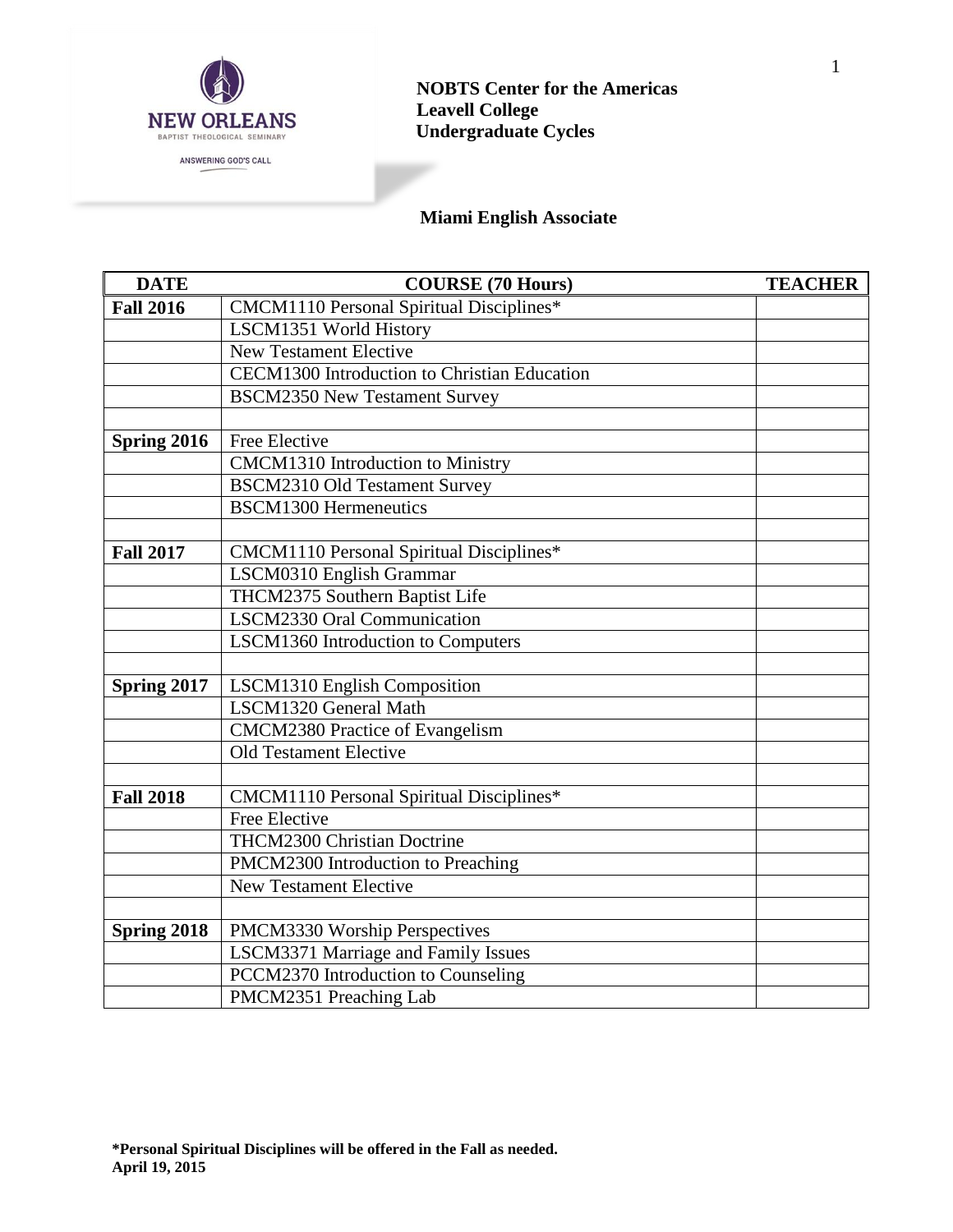

## **Miami English Bachelor**

►

ANSWERING GOD'S CALL

| <b>DATE</b>      | <b>COURSE (56 Hours)</b>                      | <b>TEACHER</b> |
|------------------|-----------------------------------------------|----------------|
| <b>Fall 2016</b> | CECM2350 Teaching Methods or                  |                |
|                  | <b>CECM2310 Human Development</b>             |                |
|                  | <b>BSCM2380 Christian Scriptures</b>          |                |
|                  | <b>New Testament Elective</b>                 |                |
|                  | <b>Pastoral Ministry Elective</b>             |                |
| Spring 2016      | <b>LSCM2322 New Testament Word Studies</b>    |                |
|                  | <b>Christian Education Elective</b>           |                |
|                  | Free Elective                                 |                |
|                  | Free Elective                                 |                |
|                  |                                               |                |
| <b>Fall 2017</b> | <b>CMCM2210 Disciple Making</b>               |                |
|                  | <b>Old Testament Elective</b>                 |                |
|                  | <b>LSCM2310 Research and Writing</b>          |                |
|                  | <b>Theology Elective</b>                      |                |
|                  |                                               |                |
| Spring 2017      | Senior Seminar                                |                |
|                  | <b>BSCM2300 Biblical Backgrounds</b>          |                |
|                  | Survey of Church History I ou II              |                |
|                  | <b>New Testament Elective</b>                 |                |
|                  |                                               |                |
| <b>Fall 2018</b> | Free Elective                                 |                |
|                  | CMCM3360 Church Leadership and Administration |                |
|                  | Free Elective                                 |                |
|                  | <b>New Testament Elective</b>                 |                |
|                  |                                               |                |
| Spring 2018      | <b>Pastoral Ministry Elective</b>             |                |
|                  | <b>Free Elective</b>                          |                |
|                  | <b>Christian Education Elective</b>           |                |
|                  | Free Elective                                 |                |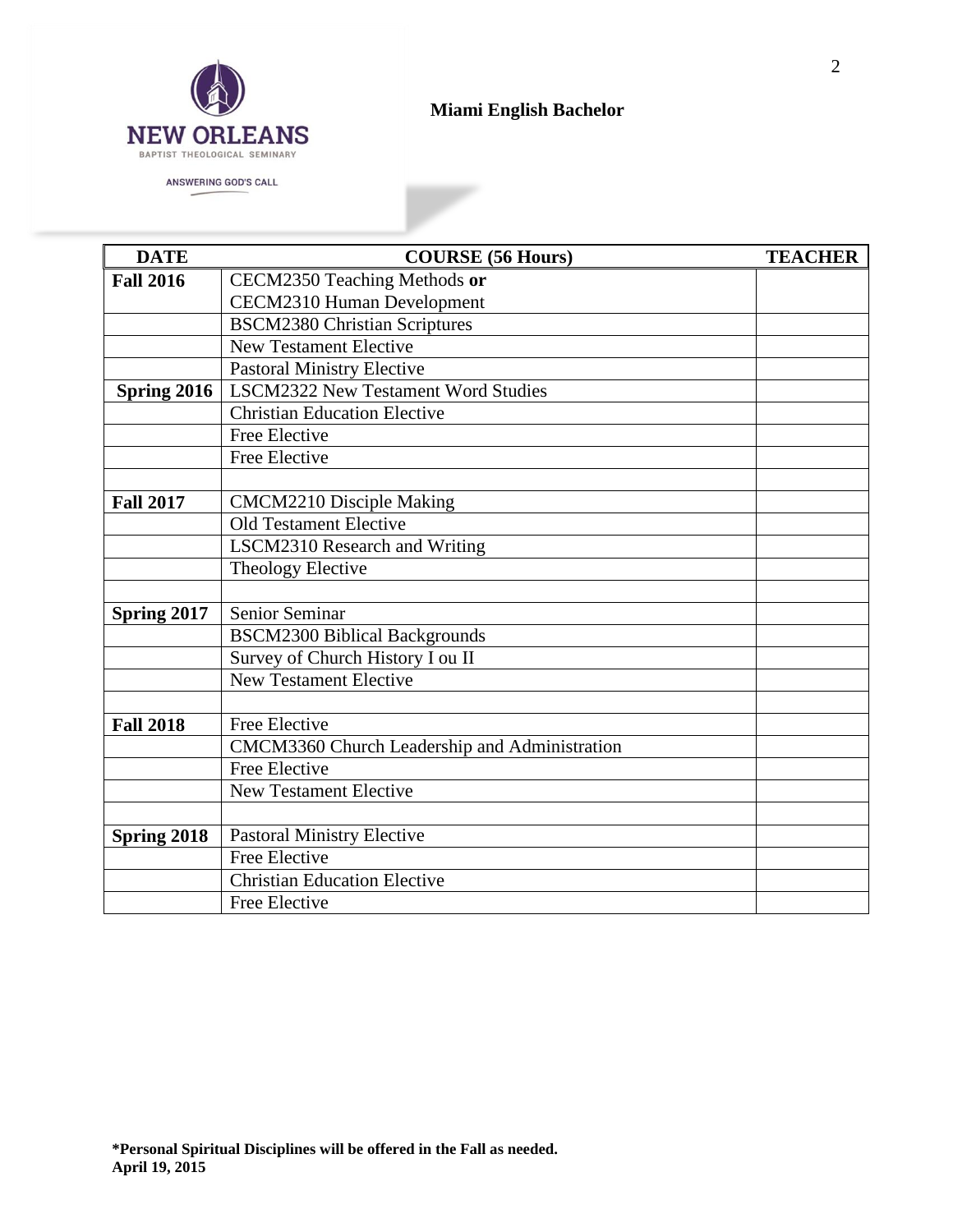

ANSWERING GOD'S CALL

## **Miami Spanish Associate**

►

| <b>DATE</b>      | <b>COURSE (70 Hours)</b>                                  | <b>TEACHER</b> |
|------------------|-----------------------------------------------------------|----------------|
| <b>Fall 2016</b> | <b>CMCM1110 Personal Spiritual Disciplines*</b>           |                |
|                  | LSCM0350 Speaking and Listening in English as a Second    |                |
|                  | Language                                                  |                |
|                  | <b>BSCM1300 Hermeneutics</b>                              |                |
|                  | <b>Old Testament Elective</b>                             |                |
|                  | <b>LSCM3371 Marriage and Family Issues</b>                |                |
|                  |                                                           |                |
| Spring 2016      | LSCM0351 Reading and Writing English as a Second Language |                |
|                  | THCM2300 Christian Doctrine                               |                |
|                  | PCCM2370 Introduction to Counseling                       |                |
|                  | <b>New Testament Elective</b>                             |                |
|                  |                                                           |                |
| <b>Fall 2017</b> | CMCM1110 Personal Spiritual Disciplines*                  |                |
|                  | LSCM0310 English Grammar                                  |                |
|                  | CECM1300 Introduction to Christian Education              |                |
|                  | <b>BSCM2350 New Testament Survey</b>                      |                |
|                  | PMCM3330 Worship Perspectives                             |                |
|                  |                                                           |                |
| Spring 2017      | LSCM1310 English Composition                              |                |
|                  | <b>BSCM2310 Old Testament Survey</b>                      |                |
|                  | PMCM2300 Introduction to Preaching                        |                |
|                  | LSCM1320 General Math                                     |                |
|                  |                                                           |                |
| <b>Fall 2018</b> | CMCM1110 Personal Spiritual Disciplines*                  |                |
|                  | CMCM2380 Practice of Evangelism                           |                |
|                  | LSCM1360 Introduction to Computers                        |                |
|                  | CMCM1310 Introduction to Ministry                         |                |
|                  | PMCM2351 Preaching Lab                                    |                |
|                  |                                                           |                |
| Spring 2018      | THCM2375 Southern Baptist Life                            |                |
|                  | Free Elective                                             |                |
|                  | LSCM1351 World History                                    |                |
|                  | <b>Free Elective</b>                                      |                |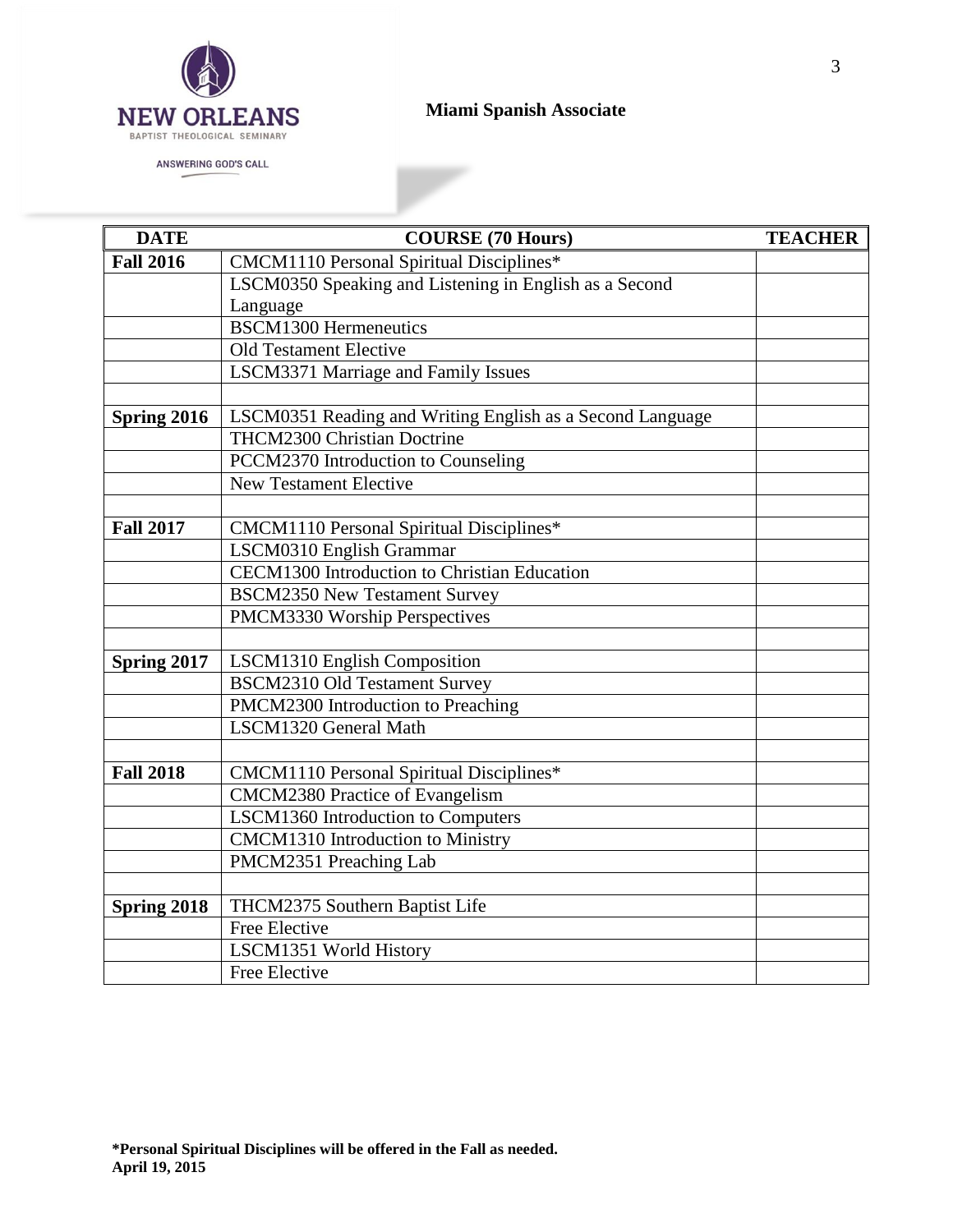

ANSWERING GOD'S CALL

# **Miami Spanish Bachelor**

×

| <b>DATE</b>       | <b>COURSE (56 Hours)</b>                      | <b>TEACHER</b> |
|-------------------|-----------------------------------------------|----------------|
| <b>Fall 2016</b>  | LSCM2310 Research and Writing                 |                |
|                   | <b>CMCM2210 Disciple Making</b>               |                |
|                   | <b>Pastoral Ministry Elective</b>             |                |
|                   | <b>Free Elective</b>                          |                |
|                   |                                               |                |
| Spring 2016       | <b>LSCM4300 Senior Seminar</b>                |                |
|                   | <b>BSCM2300 Biblical Backgrounds</b>          |                |
|                   | <b>Old Testament Elective</b>                 |                |
|                   | TCHM2350/2351 Survey of Church History I/II   |                |
|                   |                                               |                |
| <b>Fall 2017</b>  | Free Elective                                 |                |
|                   | <b>Pastoral Ministry Elective</b>             |                |
|                   | <b>Christian Education Elective</b>           |                |
|                   | <b>New Testament Elective</b>                 |                |
|                   |                                               |                |
| Spring 2017       | CMCM3360 Church Leadership and Administration |                |
|                   | CECM2350 Teaching Methods or                  |                |
|                   | <b>CECM2310 Human Development</b>             |                |
|                   | <b>BSCM2380 Christian Scriptures</b>          |                |
|                   | <b>New Testament Elective</b>                 |                |
|                   |                                               |                |
| <b>Fall 2018</b>  | <b>LSCM2322 New Testament Word Studies</b>    |                |
|                   | Free Elective                                 |                |
|                   | <b>New Testament Elective</b>                 |                |
|                   | Free Elective                                 |                |
|                   |                                               |                |
| <b>Sring 2018</b> | Theology Elective                             |                |
|                   | <b>Free Elective</b>                          |                |
|                   | <b>Christian Education Elective</b>           |                |
|                   | Free Elective                                 |                |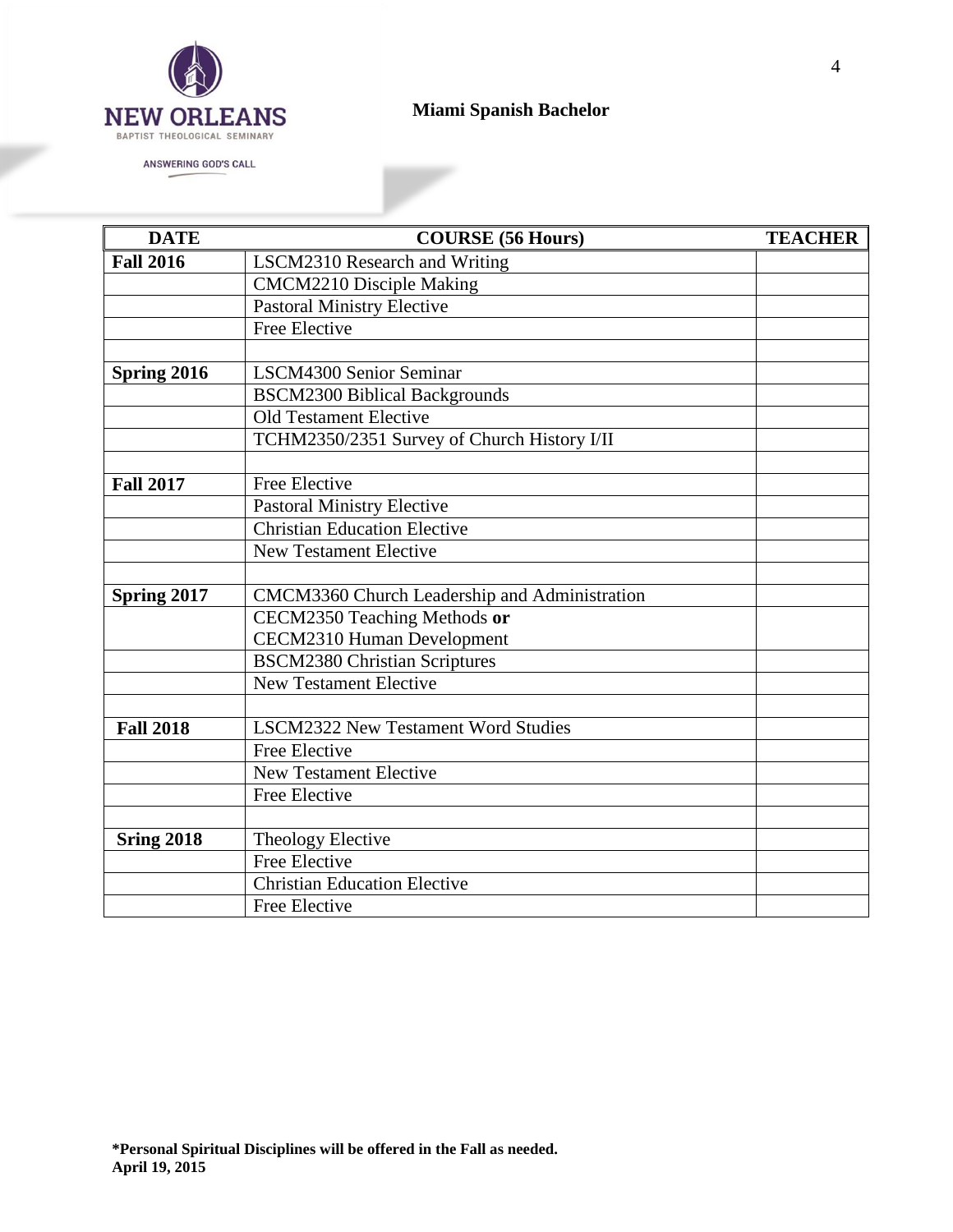

## **Broward French Associate**

►

| <b>DATE</b>      | <b>COURSE (70 Hours)</b>                                  | <b>TEACHER</b> |
|------------------|-----------------------------------------------------------|----------------|
| <b>Fall 2016</b> | <b>CMCM1110 Personal Spiritual Disciplines*</b>           |                |
|                  | LSCM0350 Speaking and Listening in English as a Second    |                |
|                  | Language                                                  |                |
|                  | <b>CMCM2380 Practice of Evangelism</b>                    |                |
|                  | PMCM3330 Worship Perspectives                             |                |
|                  | PMCM2351 Preaching Lab                                    |                |
|                  |                                                           |                |
| Spring 2016      | THCM2375 Southern Baptist Life                            |                |
|                  | PCCM2370 Introduction to Counseling                       |                |
|                  | LSCM0351 Reading and Writing English as a Second Language |                |
|                  | LSCM1360 Introduction to Computers                        |                |
|                  |                                                           |                |
| <b>Fall 2017</b> | CMCM1110 Personal Spiritual Disciplines*                  |                |
|                  | LSCM0310 English Grammar                                  |                |
|                  | CECM1300 Introduction to Christian Education              |                |
|                  | LSCM1320 General Math                                     |                |
|                  | <b>BSCM1300 Hermeneutics</b>                              |                |
|                  |                                                           |                |
| Spring 2017      | LSCM1310 English Composition                              |                |
|                  | <b>BSCM2350 New Testament Survey</b>                      |                |
|                  | Free Elective                                             |                |
|                  | LSCM1351 World History                                    |                |
|                  |                                                           |                |
| <b>Fall 2018</b> | <b>CMCM1110 Personal Spiritual Disciplines*</b>           |                |
|                  | <b>CMCM1310</b> Introduction to Ministry                  |                |
|                  | <b>New Testament Elective</b>                             |                |
|                  | LSCM3371 Marriage and Family Issues                       |                |
|                  | <b>BSCM2310 Old Testament Survey</b>                      |                |
|                  |                                                           |                |
| Spring 2018      | <b>THCM2300 Christian Doctrine</b>                        |                |
|                  | PMCM2300 Introduction to Preaching                        |                |
|                  | <b>Old Testament Elective</b>                             |                |
|                  | Free Elective                                             |                |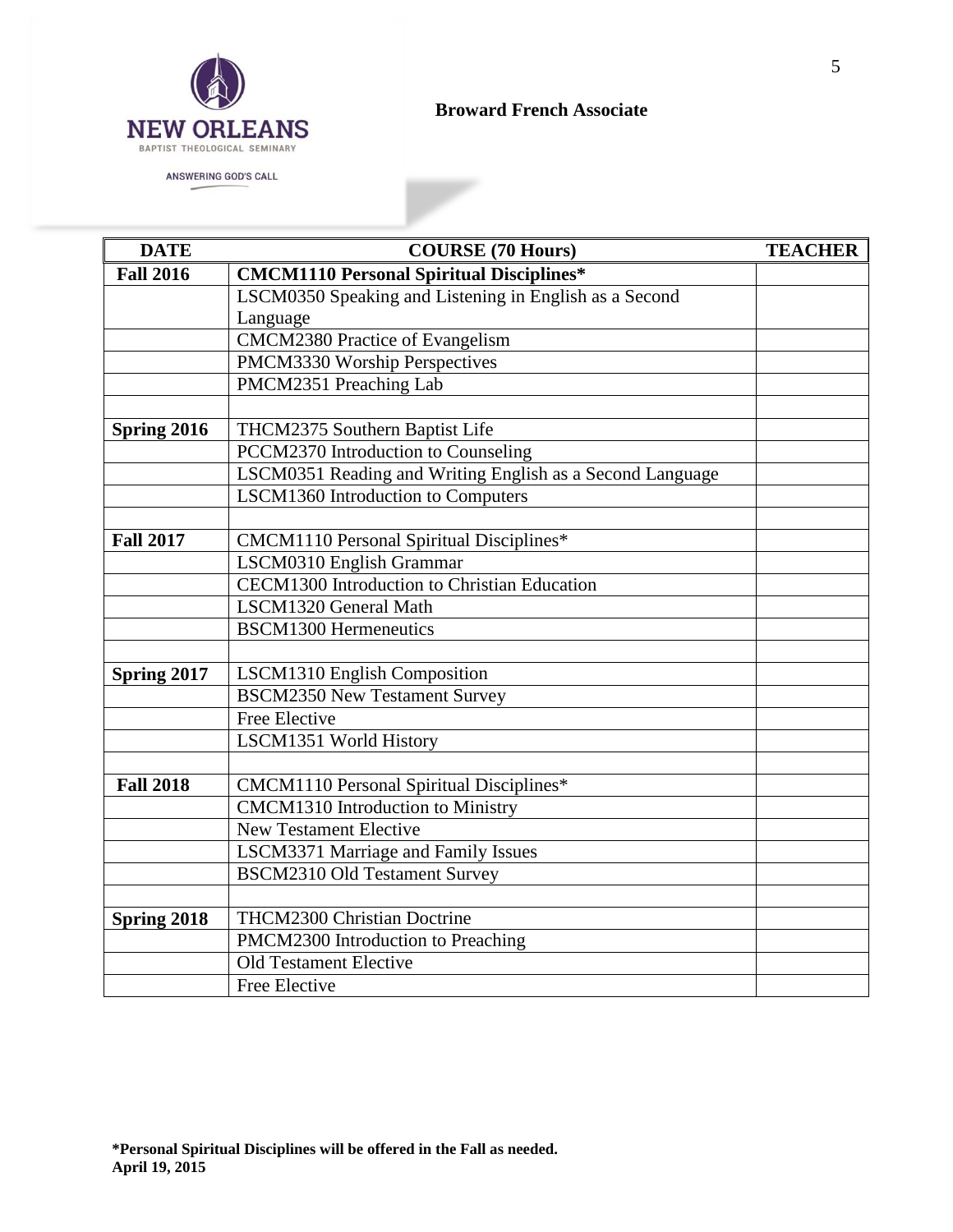

ANSWERING GOD'S CALL

#### **Broward French Bachelor**

×

| <b>DATE</b>      | <b>COURSE (56 Hours)</b>                      | <b>TEACHER</b> |
|------------------|-----------------------------------------------|----------------|
|                  |                                               |                |
| <b>Fall 2016</b> | <b>Christian Education Elective</b>           |                |
|                  | <b>CMCM2210 Disciple Making</b>               |                |
|                  | <b>Pastoral Ministry Elective</b>             |                |
|                  | Free Elective                                 |                |
|                  |                                               |                |
| Spring 2016      | <b>New Testament Elective</b>                 |                |
|                  | <b>BSCM2300 Biblical Backgrounds</b>          |                |
|                  | CMCM3360 Church Leadership and Administration |                |
|                  | THCM2350/2351 Survey of Church History I/II   |                |
|                  |                                               |                |
| <b>Fall 2017</b> | <b>Old Testament Elective</b>                 |                |
|                  | <b>Pastoral Ministry Elective</b>             |                |
|                  | <b>Christian Education Elective</b>           |                |
|                  | <b>Free Elective</b>                          |                |
|                  |                                               |                |
| Spring 2017      | Free Elective                                 |                |
|                  | CECM2350 Teaching Methods or                  |                |
|                  | <b>CECM2310 Human Development</b>             |                |
|                  | <b>BSCM2380 Christian Scriptures</b>          |                |
|                  | <b>Free Elective</b>                          |                |
|                  |                                               |                |
| <b>Fall 2018</b> | <b>LSCM2322 New Testament Word Studies</b>    |                |
|                  | Free Elective                                 |                |
|                  | <b>LSCM2310 Research and Writing</b>          |                |
|                  | <b>New Testament Elective</b>                 |                |
|                  |                                               |                |
| Spring 2018      | Theology Elective                             |                |
|                  | <b>New Testament Elective</b>                 |                |
|                  | <b>LSCM4300 Senior Seminar</b>                |                |
|                  | <b>Free Elective</b>                          |                |